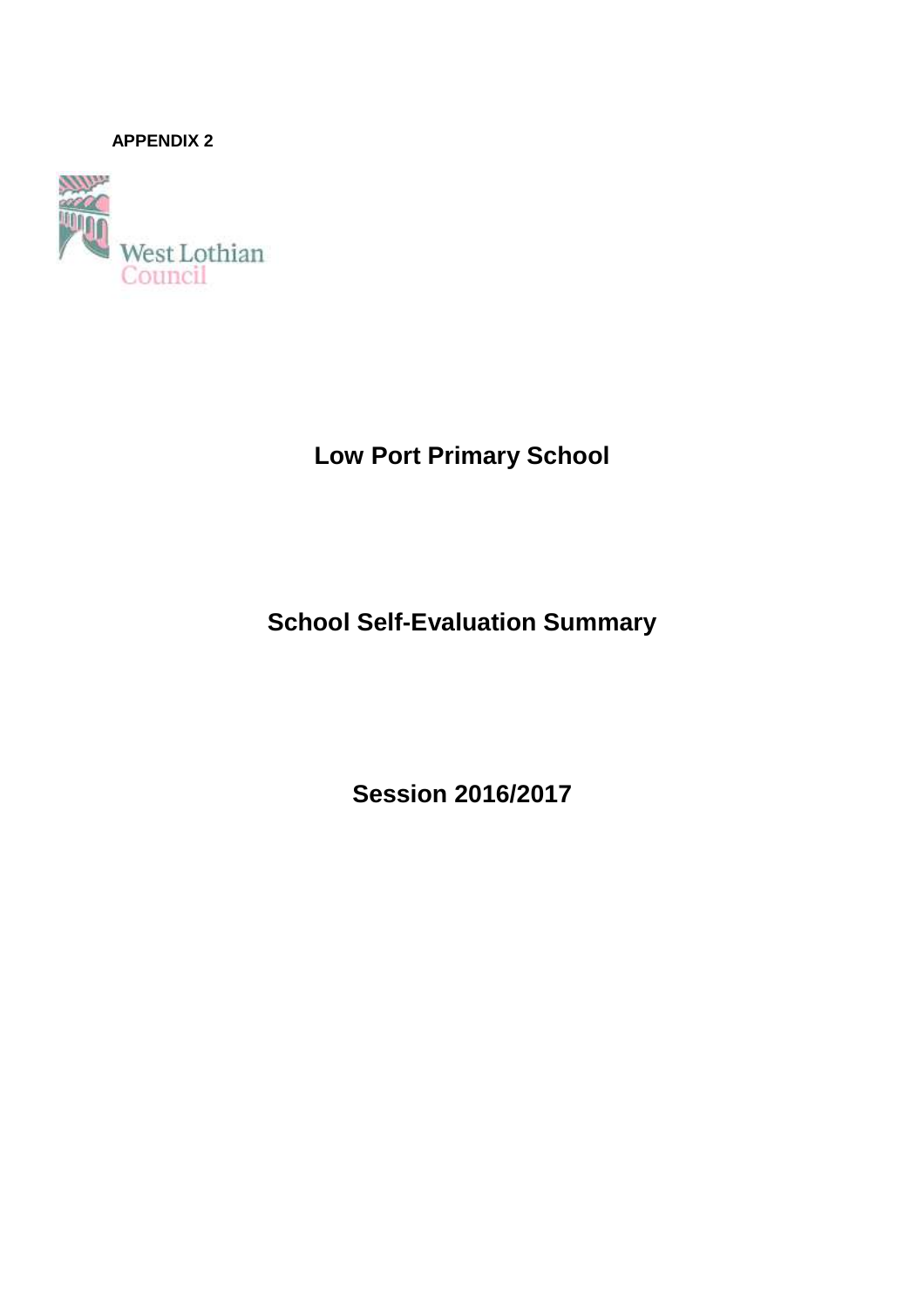#### **Introduction**

#### **The West Lothian Context**

West Lothian Council is committed to delivering the best possible outcomes for children and young people so that they have the best start in life and are ready to succeed by following the principles of Curriculum for Excellence (CfE) and Getting it Right for Every Child (GIRFEC).

Within Curriculum for Excellence, every child and young person is entitled to experience a curriculum which is coherent from 3-18. Those planning the curriculum have a responsibility to work in partnership with others to enable children and young people to move smoothly between key transition points, building on prior learning and achievement in a manner appropriate to the learning needs of the individual. This should ensure that young people are well placed to move into positive destinations and adult life.

**The Corporate Plan** sets the strategic direction and our priorities for West Lothian Council. There are eight priorities that we, and our community, believe can make a lasting and sustainable impact on the local area and improve the lives of residents in West Lothian.

- **Priority 1:** Delivering positive outcomes and early interventions for early years
- **Priority 2:** Improving the employment position in West Lothian
- **Priority 3:** Improving attainment and positive destinations for school children
- **Priority 4:** Improving the quality of life for older people

**Priority 5:** Minimising poverty, the cycle of deprivation and promoting equality

**Priority 6:** Reducing crime and improving community safety

**Priority 7: Delivering positive outcomes on health** 

**Priority 8: Protecting the built and natural environment** 

The Corporate Plan informs Education Services Management Plan to ensure our work impacts positively on services for children and young people. Education Services focuses particularly on priorities 1, 2 and 3.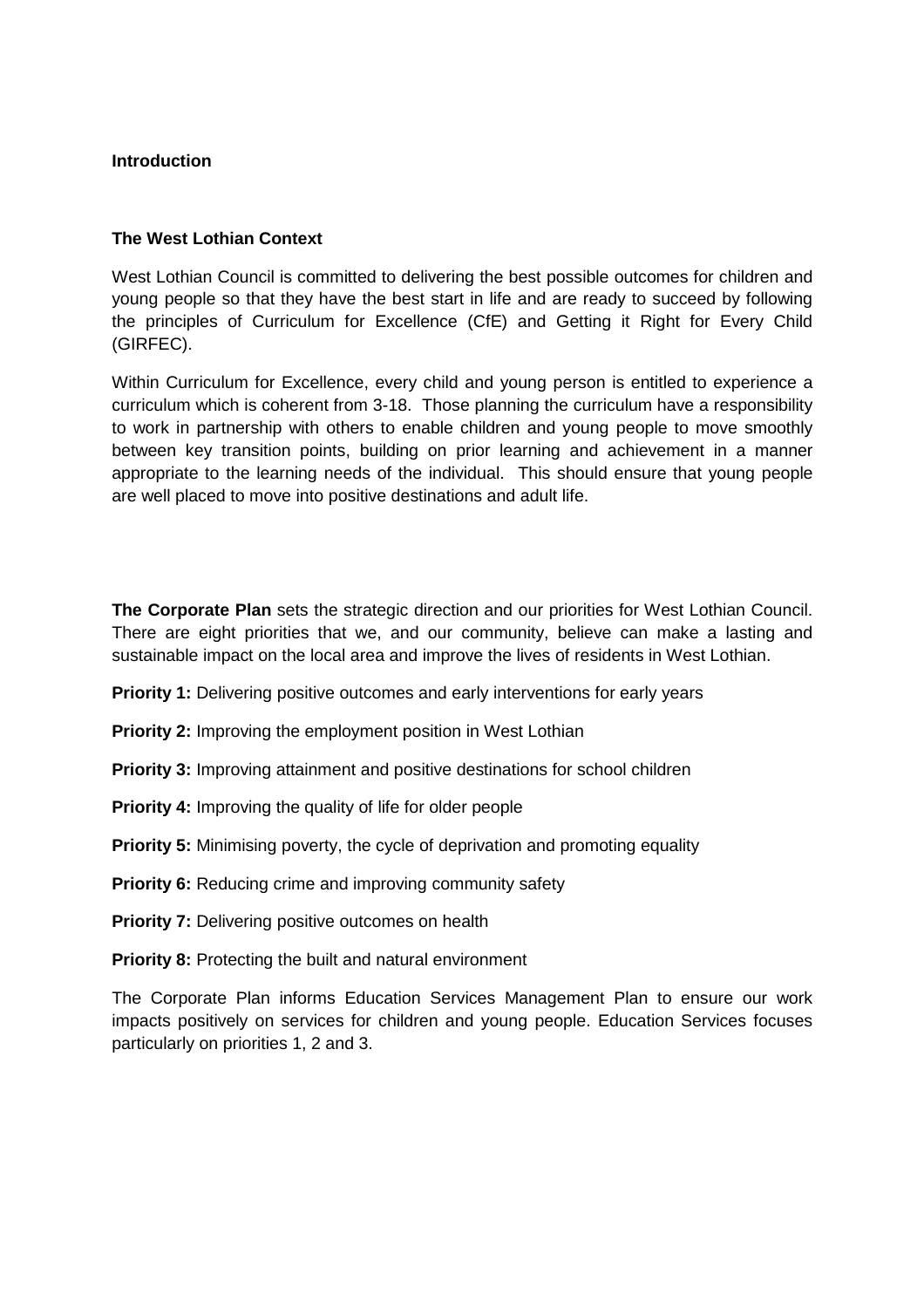#### **Education Services Management Plan**

Education Services works towards achieving the key strategic aims of the council, in partnership with schools. In particular, Through the Moving Forward in Learning strategy Education Services aims to improve opportunities for children and young people by:

- Raising standards of attainment and achievement taking account of the National Improvement Framework and Scottish Raising Attainment Challenge.
- Improving employability and positive destinations for all school leavers
- Improving Parental Engagement and Family learning
- Promoting equity of access to education through closing the gaps
- Improving Self-Evaluation for Self-Improvement taking account of How Good is Our School  $4<sup>th</sup>$  Edition
- Promoting learning for life and encouraging creativity, enterprise and ambition

Working with a range of partners, the key purpose of our work is to continuously raise attainment and achievement for all children and young people in West Lothian, ensuring that our young people succeed in securing a positive and sustained destination after school.

We want to know how well we are doing this and how we can improve. We are continuously evaluating what we do and how it makes a difference to our learners. In moving forward together we have been asking ourselves - staff, pupils, parents/carers and stakeholders key questions which are contained within this Self Evaluation Summary. Our summary is in the pages that follow, along with our key areas for development for session 2016-2017. This summary is set within the context of CfE and GIRFEC, and is measured against quality indicators within How Good is Our School –  $4<sup>th</sup>$  Edition? and How Good is our Early Learning and Childcare.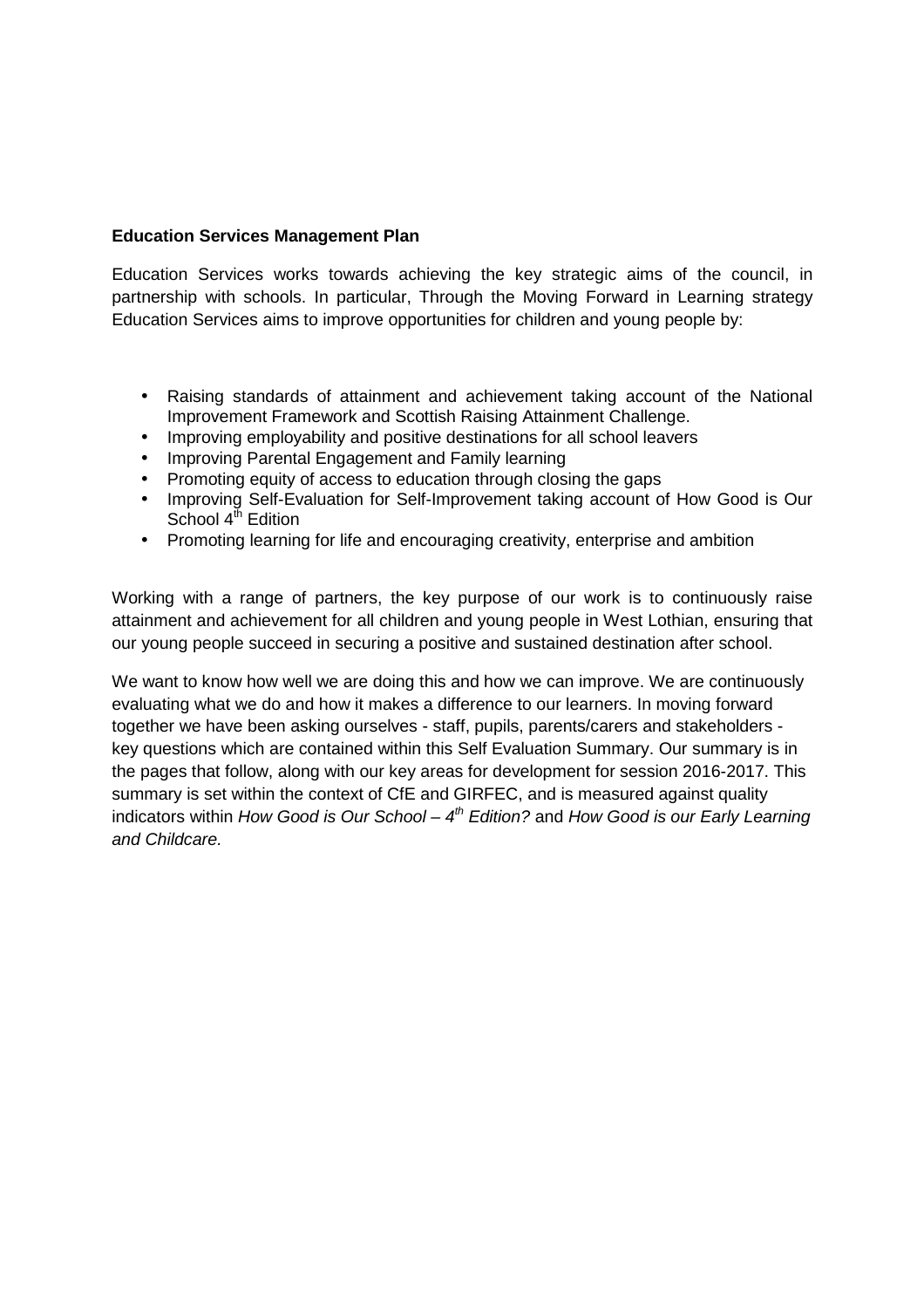## **Context of the School**

Low Port Primary School is a non-denominational school serving the community of Linlithgow, West Lothian. The school is part of the Linlithgow Cluster. The school provides bright and well equipped accommodation for pupils and staff.

This session the roll is 203. There are 8 classes including two composite classes. The management team consists of a Principal Teacher and Head Teacher who have been in post since mid-February 2014. Staff demonstrate strong collegiality, team work and commitment to improving outcomes for learners.

Both the Parent Council and the PTA are actively involved in the life of the school and continue to offer a very high level of commitment and support. Community links are strong and the school is valued for its open door culture. There is an Out Of School Club in the school which is attended by a number of our pupils. The school currently sits in decile 10 according to the Scottish Index of Multiple Deprivation (SIMD). The free meal entitlement for P4-7 is 2.7% (3 pupils).

The school was inspected and an Education Scotland report published in March 2013, identifying three areas as priorities to be taken forward: self-evaluation; curriculum; improving arrangements for meeting the needs of all children. The school has continued to engage with Education Scotland and is supported by WLC in developing these areas. In March 2015 Education Scotland and West Lothian Council worked with the school through a Validated Self Evaluation that also focused on these areas for improvement. In April 2016 Education Scotland made a follow through inspection visit which validated the progress the school has made and assisted in the identification of priorities for improvement.

**Leadership and Management**

**How good is our leadership and approach to improvement? (1.1 – 1.5)** 

**Leadership of change 1.3 We judge this area to be very good.** 

# **Self-Evaluation for Self-Improvement 1.1 We judge this area to be very good.**

## **Strengths**

We have created a culture of high expectation and shared vision for change and improvement. The impact of the school improvement plan is substantial. A robust framework is in place which takes account of national advice to provide a systematic and strategic approach to improving the work of the school.

The school now has stability in leadership, with clear strategic direction for continuous improvement which is effectively shared with all stakeholders. There is an increased range of opportunities for school community to contribute to school improvement and self-evaluation. Plans for improvement are systematically developed and are clearly impacting positively on children's learning. Staff are supported and challenged in their work and this is impacting positively on children's learning. We have established a robust framework which takes account of national advice to provide a systematic and strategic approach to improving the work of the school, including a range of strategies to monitor approaches to learning and teaching and children's progress. These include the monitoring of teachers' planning and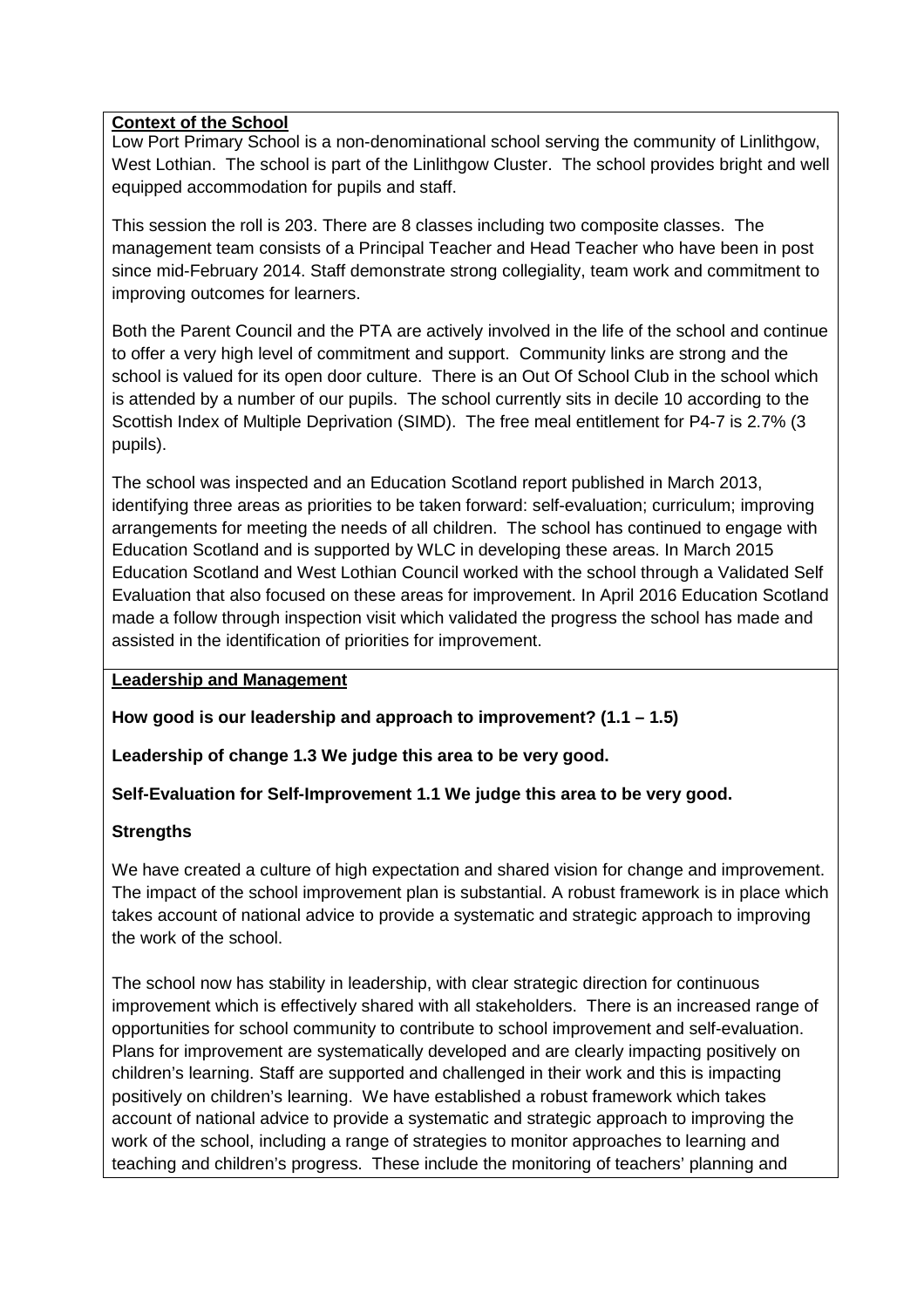observations of learning and teaching by peers and the management team. From all of this, staff are given helpful feedback to improve their practice further as well as being able to gather evidence to monitor recent improvements to the curriculum.

All staff have begun to engage with the new How Good Is Our School quality indicators to selfevaluate learning and teaching, with professional dialogue around the challenge questions. This has led to a greater focus on their own practices in the classroom during observations and more consistent, high quality learning and teaching for learners. Staff use a range of approaches to self-evaluate learning and their practice in the classroom to increase teacher confidence in making sound judgements and respond quickly to individual learners. Data is carefully analysed at all levels to plan interventions and improve outcomes for pupils.

# **Areas for Development**

- **Increased opportunities for stakeholders and partners to lead self-evaluation.**
- **Increased opportunities for collaborative approaches to self-evaluation through the development of cluster framework to support self-evaluation across all cluster schools.**
- **Improved moderation activities to support planning, assessment and develop teacher confidence in making judgements about achievement of levels.**

#### **Learning Provision**

## **How good is the quality of care and education we offer? (2.1 - 2.7)**

## **Learning, Teaching and Assessment 2.3 We judge this area to be good.**

## **Strengths**

Children continue to have a very positive attitude to their learning and show great pride in their school. We have reviewed and refreshed our curriculum rationale and regularly share the Vision, Values and Aims widely through assemblies, newsletters and focus groups with pupils and parents. All pupils are part of a 'Vertical Learning Group' which allows them to influence the work of their school and give a greater depth to their own learning. Rights Respecting School is a clear strength of the school, as well as Fair Trade and Eco activities.

All staff revisited the principles and practice papers and now have a greater shared understanding of the expectation of Curriculum For Excellence and are developing confidence within and across levels. Learners now have more opportunities for independence, cooperative and active learning, challenge, outdoor learning and creativity. Learners are more engaged as active partners in their learning. West Lothian Council Frameworks have been benchmarked to ensure consistently high expectations for our learners at key stages and a shared understanding of progression pathways. All teachers now plan more effectively and consistently across all areas of the curriculum.

All staff are working at Cluster level to develop literacy rich environments within their classrooms, as well as outdoor learning, sharing best practice in supporting learners and 1+2 modern languages. For example, learners have greater opportunities for learning actively in the classroom and outdoors.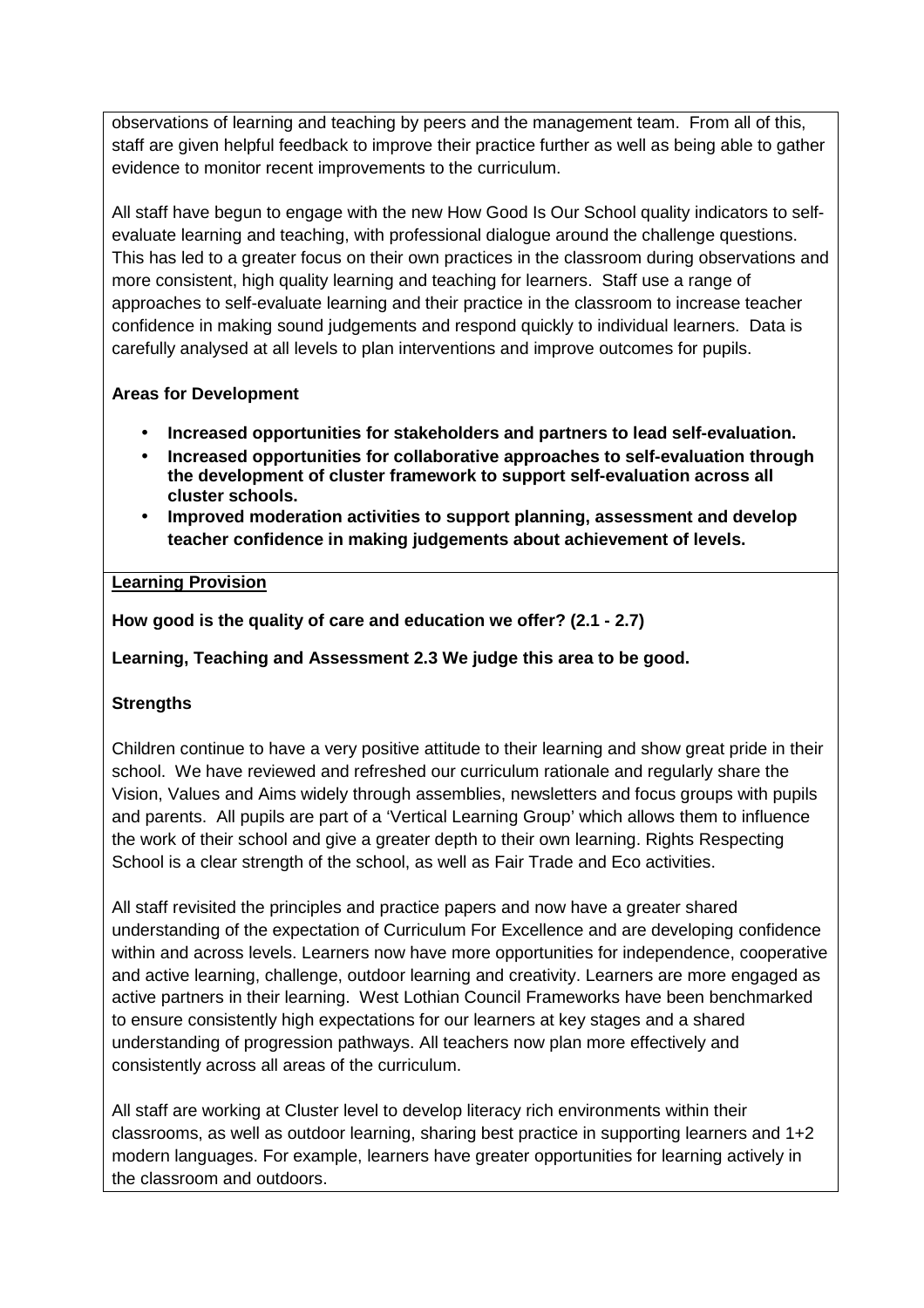All staff have reviewed arrangements for interdisciplinary learning, ensuring meaningful and relevant links are made across the curriculum where appropriate and in line with Education Scotland advice. There are clear and flexible learning pathways across levels; learners are part of the planning process; there is a focus on skills development. Staff now provide children with more relevant, well-planned themes to link their learning across a range of curriculum areas. For example, in P7 children have been learning about the European Parliament, whilst in P5 children have been creating bridges as part of their work on financial education.

Resources have been audited and improved to support our curriculum. Guidance and/or training supports staff in a consistent approach for learning and teaching across all stages in line with benchmarked progression pathways. Learners now have access to resources that are stimulating, effectively support our developing curriculum whilst promoting active, cooperative and independent learning.

Guidance and information has been provided to parents to support new approaches in our curriculum development. Families are active participants in their child's learning and development and are supported to actively and meaningfully engage in their child's learning and life at school. For example, literacy workshops, transition events, celebrating learning and class blogs.

All staff continue to audit and self-evaluate learning and teaching using a range of resources. Most staff are effectively using a range of approaches to self-evaluate learning and their practice in the classroom. Examples include greater use of self and peer assessment for learners; learning conversations with pupils, reflecting on learning and next steps. All staff developed an agreed standard for learning episodes to ensure consistent teaching and learning across all stages. All staff have a clearer understanding of what high quality learning looks like through opportunities to share practice beyond our own context. All staff are planning for contextualised assessments to evidence secure learning and moderating learning collegially.

Teachers now have higher expectations and a better understanding of the starting points of children's learning. Across the school, data on children's attainment in numeracy and literacy is now being used more effectively. This is enabling teachers to better match tasks and activities to the individual learning needs of children. Teachers are becoming more confident in using assessment information to comment on children's progress, although we recognise that further moderation work is still required. Staff are planning more relevant and stimulating tasks which deliver more appropriate learning experiences for children. As a result, in almost all lessons, the pace of learning is now more appropriately challenging.

## **Personalised Support 2.4 We judge this area to be very good.**

We have effective arrangements for targeting children who may require specific support. There are support plans in place for children who may need additional help in their learning, where targets are reviewed on a regular basis. We make effective use of Nursery transition information to identify gaps in learning and plan for appropriate challenge and support. We use a range of assessment information, including PIPS baseline, POLAAR, Speech and Language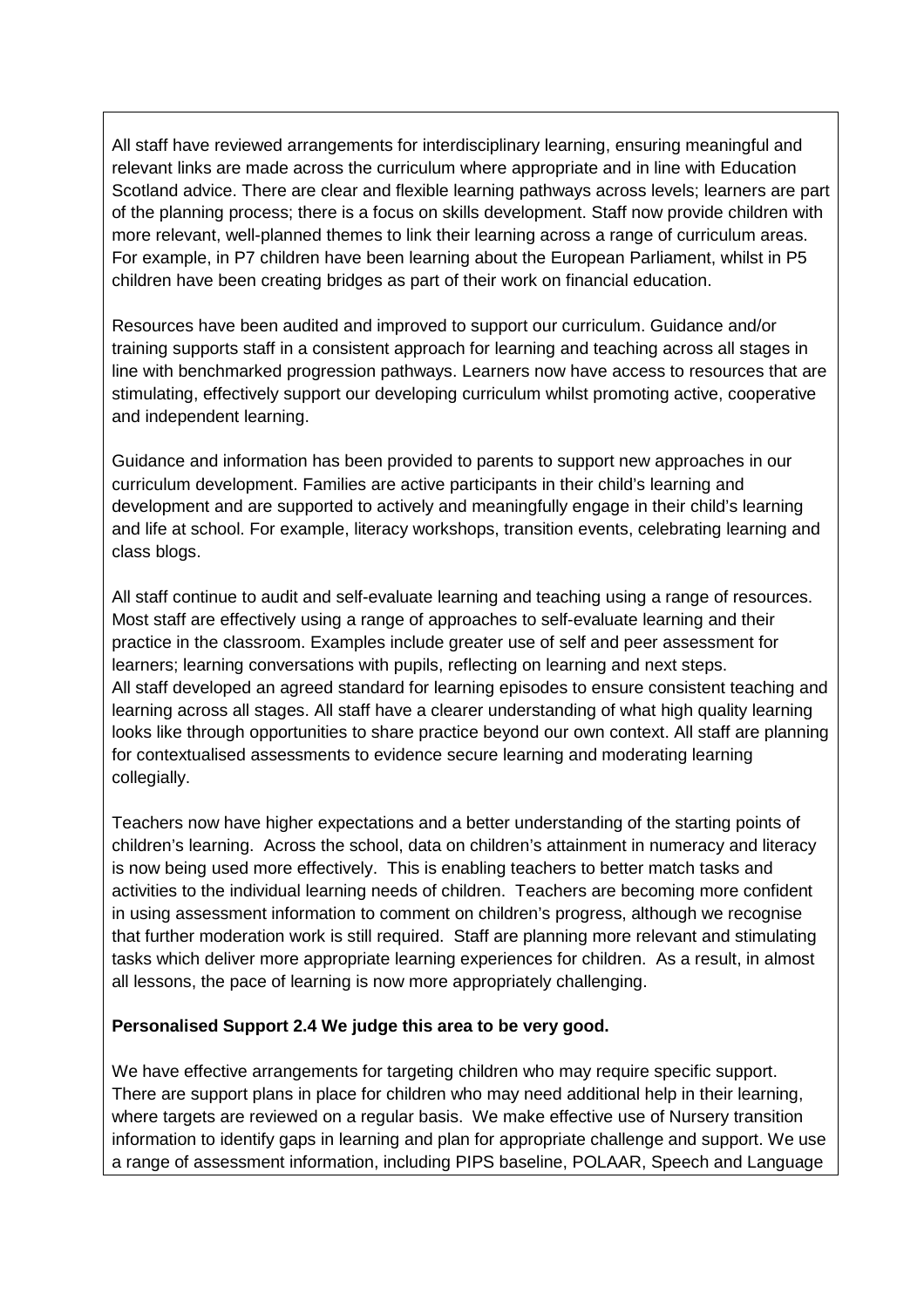Link as well as transition information, to plan for early interventions for our learners.

Staff are better able to offer appropriate challenge and support, ensuring the needs of all learners are met and are engaged in regular professional dialogue about learning and learners. Interventions are regularly planned, discussed and reviewed.

Formative assessment strategies have been revisited and continue to be reviewed to ensure that $-$ 

- Learners are now clear about Learning Intentions and Success Criteria are used effectively to support self-assessment by learners themselves.
- Learners have increased opportunities for active and cooperative learning across the curriculum and less direct led, teacher talk learning episodes.
- Learners are more challenged through a shared understanding and use of quality questioning.

We have embedded processes to engage children in regular and meaningful dialogue about their learning. All staff have a clearer understanding of high quality feedback and the impact on the learner. All staff are engaging with learners in regular, quality dialogue about learning, as well as written feedback. Children are using feedback from teachers, as well as improved vocabulary about their learning, to regularly reflect on their progress and set targets for improvement.

Staff and pupils have begun to investigate Growth Mindset approaches to contribute to effective learning. Learners are beginning to experience language and praise in line with learning and effort, with some targets linked to improving and changing mindsets where appropriate.

## **Areas for Development**

- **Our learning pathways and curriculum development provides more appropriate and consistent challenge across pupil learning.**
- **Learners are becoming more aware of their own strengths as learners and what they need to do to improve.**
- **We ensure that families are engaged in curriculum developments.**

## **Successes and Achievements**

**How good are we at ensuring the best possible outcomes for all our learners? (3.1 – 3.3)** 

**Ensuring wellbeing, equality and inclusion 3.1 We judge this area to be good.** 

## **Strengths**

We are further developing our approaches to ensure the wellbeing of all children and their families. Almost all children understand the wellbeing indicators including safe, healthy, achieving, nurtured, active, respected, responsible and included, and where to get help if they need it.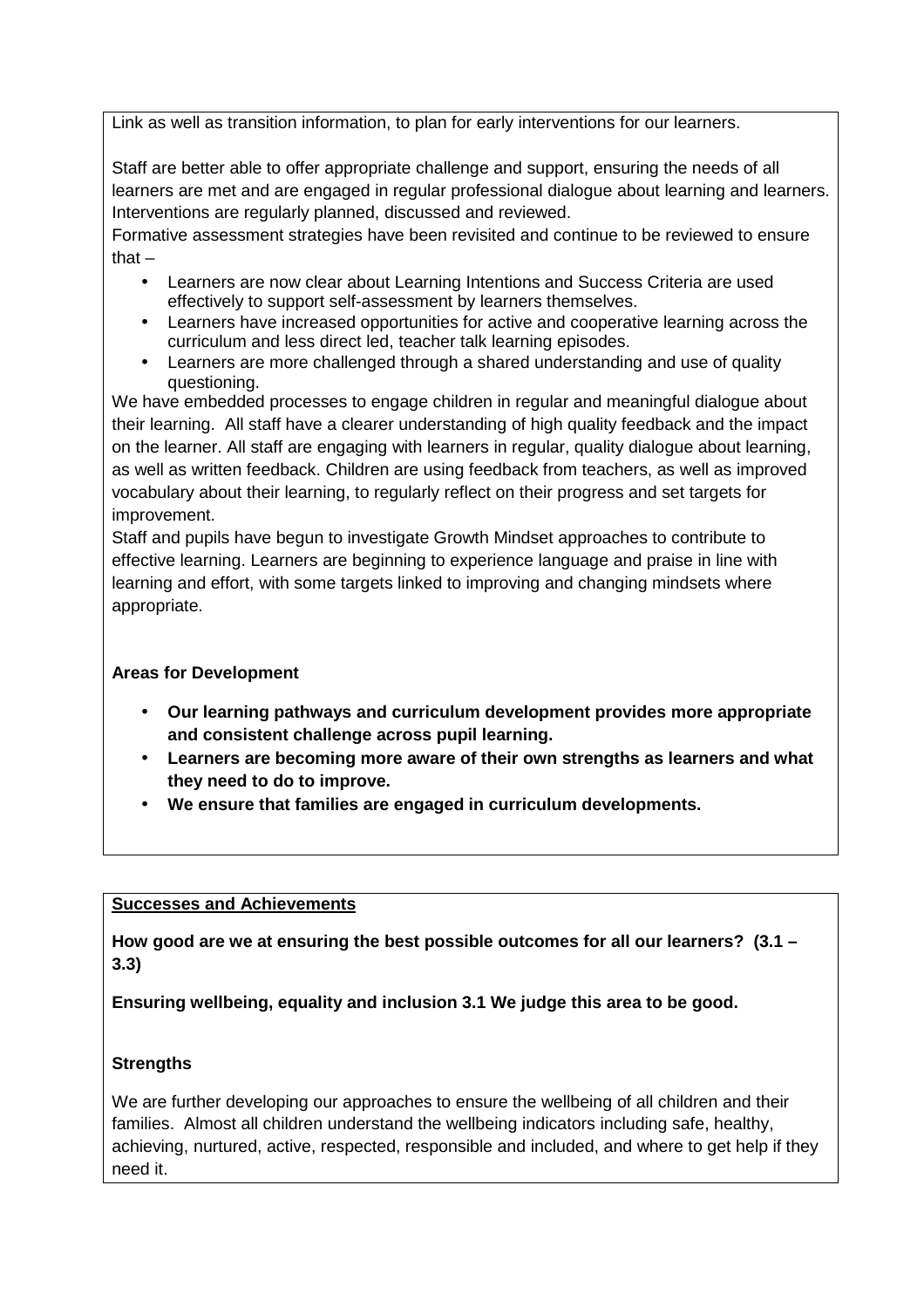Relationships across the school community are very positive and supportive overall, and are founded on mutual respect, shared values and high expectations which are clearly and regularly communicated with the school community. All staff and partners are proactive in promoting positive relationships in the classroom, playground and wider learning community.

We comply and actively engage with statutory requirements and codes of practice. All staff and partners take due account of the legislative framework related to wellbeing, equality and inclusion.

We ensure inclusion and equality leads to improved outcomes for all learners. All learners are included, engaged and involved in the life of the school. We are developing effective strategies which are improving the attainment and achievement for children facing challenges.

## **Raising attainment and achievement 3.2 We judge this area to be good.**

There are robust arrangements to help staff implement Curriculum for Excellence and learners are able to access to a broader general education, where their entitlements are being met. Evidence indicates that we have raised attainment and that almost all learners are making very good progress in their learning, with some exceeding expected levels in their learning. We have robust procedures in place for the tracking of attainment within literacy, numeracy and health and wellbeing at all stages. We take account of Getting It Right for Every Child wellbeing indicators and use a range of data to track and monitor learners attainment and achievements.

Children take pride in their varied achievements outwith the classroom. For example, they participate in a wide range of clubs and activities, run by staff and parents, such as, skiing, chess and the school choir which performs regularly in the local community. Children have increased opportunities to lead their own learning. They respond well to the more active approaches to learning and in whole-school learning experiences designed to develop various skills for life and work, including enterprise. We have a shared understanding of high quality feedback that has an impact on learner's understanding of their strengths and how to improve. There is a commitment to equity by all in the school community. We now plan to direct support and resources more appropriately and effectively to ensure that no child misses out as a result of disadvantage.

All staff use West Lothian Council Progression Pathways that are benchmarked for our context and Significant Aspects of Learning to shape learning experiences and their practice. All staff plan for assessment using these tools. Learner's experiences are guided and structured using progression pathways and Significant Aspects of Learning. We have revisited Assessment is for Learning and Formative Assessment practices; Significant Aspects of Learning; Building the Curriculum 5 and, to some extent, the National Assessment Resource. All staff are using a range of strategies in their practice to support learners. All staff are engaged in developing moderation activities and discussions across and between levels as part of the planning process and to support contextualised assessments to evidence secure learning in numeracy/maths. Learners across the school experience a more consistent approach to assessment.